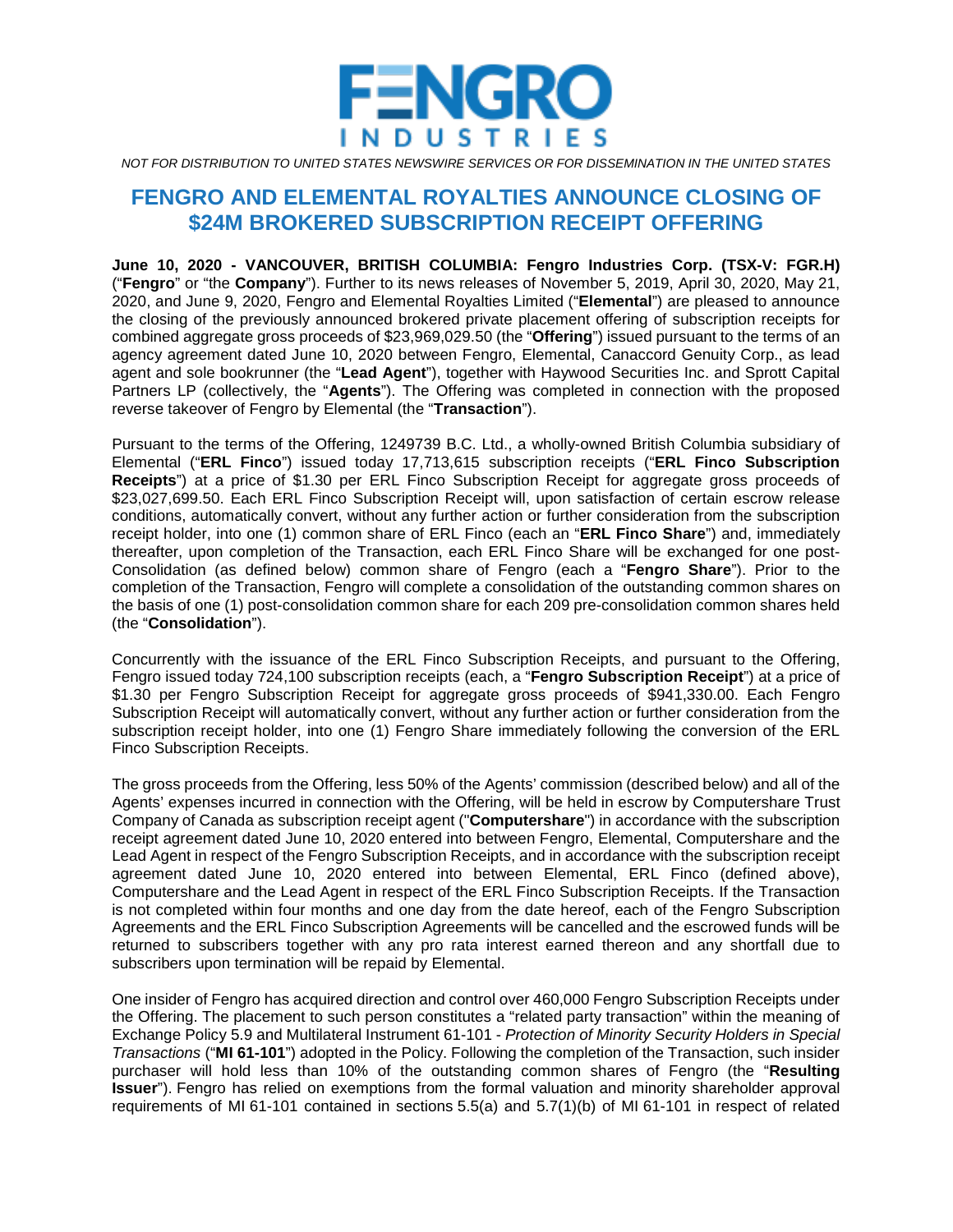party participation in the Offering as the fair market value (as determined under MI 61-101) of the subject matter of the transaction, insofar as it involves the related party, will neither (i) exceed 25% of the Resulting Issuer's market capitalization, nor (ii) exceed \$2,500,000 in total consideration. Further details will be included in a material change report to be filed by the Company.

In connection with the performance of their services under the Offering, the Agents were paid an aggregate cash commission of \$1,263,141.77, of which 50% has been deposited in escrow with Computershare as subscription receipt agent. Closing of the Offering remains subject to the final approval of the TSXV. The Fengro Subscription Receipts are subject to a four month hold period from the date hereof, and the ERL Finco Subscription Receipts are subject to an indefinite hold period.

## **Additional Information**

The Transaction is not a "Non-Arm's Length Transaction" (as defined in the Policies of the TSX Venture Exchange (the "**Exchange**")). Fengro does not anticipate that shareholder approval will be required for the Transaction under the policies of the Exchange as, (i) the Transaction is not a Related Party Transaction (as defined in the policies of the Exchange), (ii) Fengro is without active business operations as it completed the sale of its remaining assets being its historical Brazilian fertilizer business on January 24, 2020, (iii) the Fengro Shares are not subject to a cease trade order or otherwise suspended from trading, and (iv) shareholder approval of the Transaction is not required under the Company's governing corporate statute.

The Company will be submitting a filing statement providing disclosure with respect to each of Fengro, Elemental and the issuer resulting from the Transaction in the form of Exchange Form 3D2, which will, when finalized, also be filed under the Company's profile at [www.sedar.com.](http://www.sedar.com/)

Trading in the Fengro Shares is presently halted, and will remain halted until completion of the Transaction. Further updates and additional particulars of the Transaction will be provided as the Transaction progresses.

## **About Elemental**

Elemental is a precious metals royalty company based in the British Virigin Islands with a portfolio of producing and exploration assets spanning Burkina Faso, Chile, Mexico, Kenya and Western Australia.

## **On behalf of Fengro Industries Corp.**

## **Duane Lo, Director**

For more information contact: Email: info@fengro.com +1 (778) 994 6577

#### *Disclaimer*

*Completion of the Transaction is subject to a number of conditions, including but not limited to, TSXV acceptance and if applicable, disinterested shareholder approval. Where applicable, the Transaction cannot close until the required shareholder approval is obtained. There can be no assurance that the Transaction will be completed as proposed or at all.*

*Investors are cautioned that, except as disclosed in filing statement to be prepared in connection with the Transaction,*  any information released or received with respect to the Transaction may not be accurate or complete and should not *be relied upon. Trading in the securities of Fengro should be considered highly speculative.*

*The TSXV has in no way passed upon the merits of the Transaction and has neither approved nor disapproved the contents of this news release.*

*This news release shall not constitute an offer to sell or the solicitation of an offer to buy any securities in any jurisdiction. Any securities referred to herein have not been, nor will they be, registered under the United States Securities Act of*  1933, as amended, and may not be offered or sold in the United States or to a U.S. Person absent registration or an